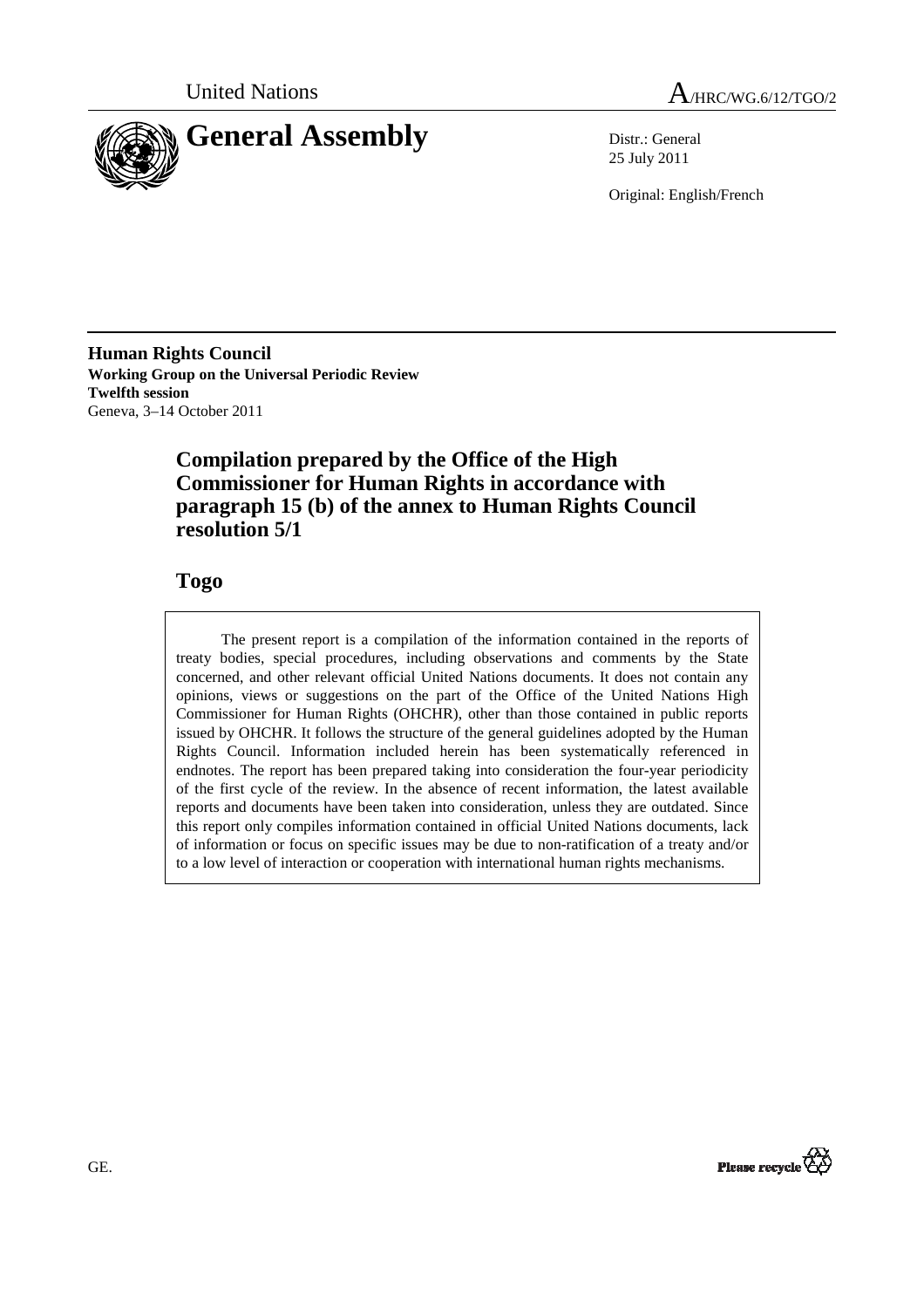# **I. Background and framework**

# **A. Scope of international obligations**

| Core universal human<br>rights treaties <sup>1</sup> | Date of ratification,<br>accession or succession | Declarations/reservations                            | Recognition of specific<br>competences of treaty<br>bodies |
|------------------------------------------------------|--------------------------------------------------|------------------------------------------------------|------------------------------------------------------------|
| <b>ICERD</b>                                         | 1 Sept. 1972                                     | None                                                 | Individual<br>complaints (art. 14):<br>N <sub>o</sub>      |
| <b>ICESCR</b>                                        | 24 May 1984                                      | None                                                 |                                                            |
| <b>ICCPR</b>                                         | 24 May 1984                                      | None                                                 | Inter-State<br>complaints (art. 41):<br>N <sub>o</sub>     |
| <b>ICCPR-OP1</b>                                     | 30 March 1980                                    | None                                                 |                                                            |
| <b>CEDAW</b>                                         | 26 Sept. 1983                                    | None                                                 |                                                            |
| CAT                                                  | 18 Nov. 1987                                     | None                                                 | Inter-State<br>complaints (art. 21):<br>Yes                |
|                                                      |                                                  |                                                      | Individual<br>complaints (art. 22):<br>Yes                 |
|                                                      |                                                  |                                                      | Inquiry procedure<br>$(art. 20)$ : Yes                     |
| OP-CAT                                               | 20 July 2010                                     | None                                                 |                                                            |
| <b>CRC</b>                                           | 1 Aug. 1990                                      | None                                                 |                                                            |
| OP-CRC-AC                                            | 28 Nov. 2005                                     | <b>Binding</b> declaration<br>under art. 3: 18 years |                                                            |
| OP-CRC-SC                                            | 2 July 2004                                      | None                                                 |                                                            |
| <b>CRPD</b>                                          | 1 March 2011                                     | None                                                 |                                                            |
| <b>CRPD-OP</b>                                       | 1 March 2011                                     | None                                                 | Inquiry procedure<br>(arts. $6$ and $7$ ): Yes             |

*Core treaties to which Togo is not a party:* OP-ICESCR, (signature only, 2009), ICCPR-OP 2, OP-CEDAW, ICRMW (signature only, 2001), and CED (signature only, 2010).

*Other main relevant international instrument Ratification, accession or succession*

Convention on the Prevention and Punishment of the Crime of Genocide Yes

Rome Statute of the International Criminal No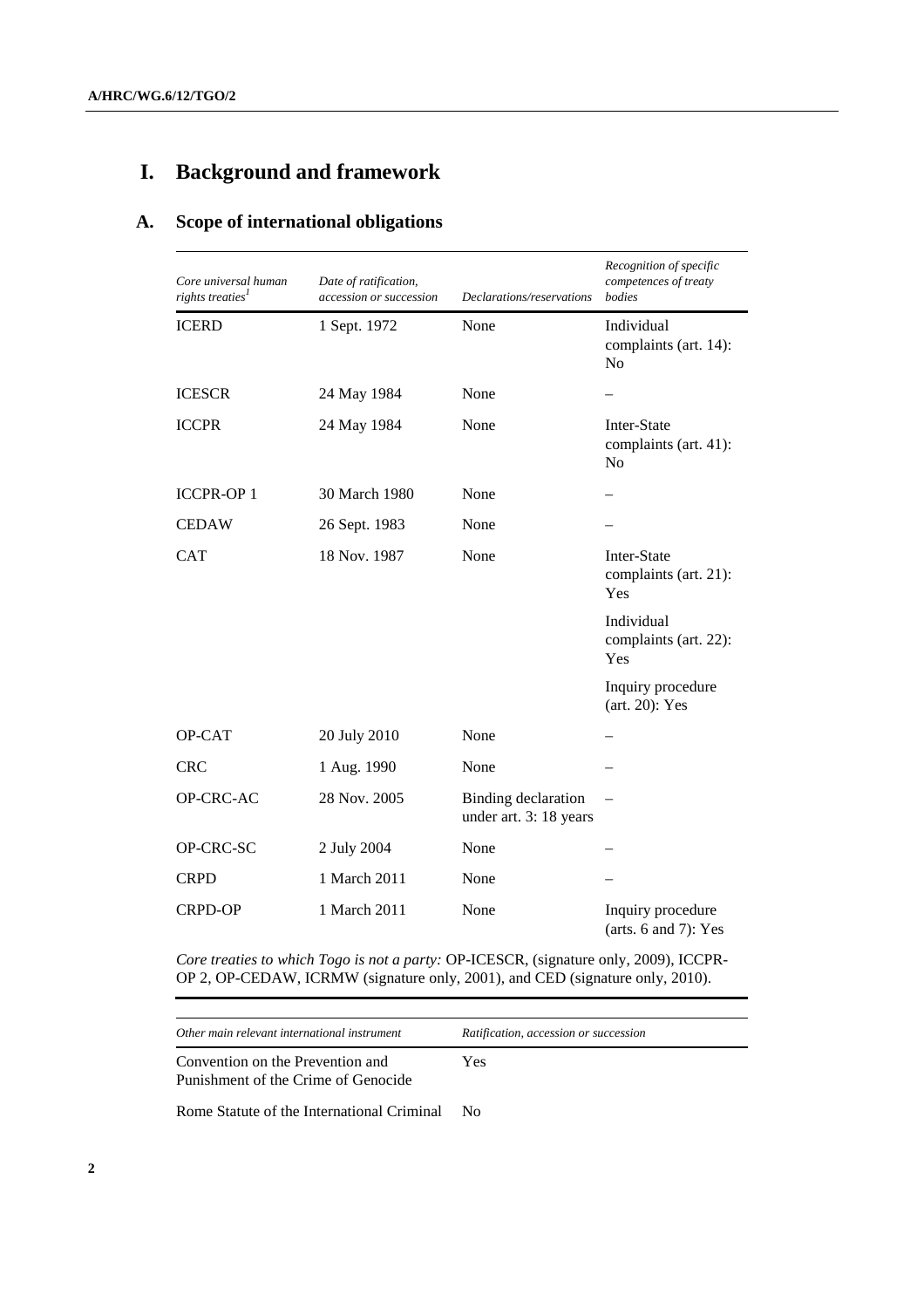| Other main relevant international instrument                                                                              | Ratification, accession or succession      |
|---------------------------------------------------------------------------------------------------------------------------|--------------------------------------------|
| Court                                                                                                                     |                                            |
| Palermo Protocol <sup>2</sup>                                                                                             | <b>Yes</b>                                 |
| Refugees and stateless persons <sup>3</sup>                                                                               | Yes, except Stateless Persons Conventions. |
| Geneva Conventions of 12 August 1949 and Yes, except Additional Protocol III<br>Additional Protocols thereto <sup>4</sup> |                                            |
| ILO fundamental conventions <sup>5</sup>                                                                                  | Yes                                        |
| <b>UNESCO</b> Convention against<br>Discrimination in Education                                                           | N <sub>0</sub>                             |

1. The Committee on the Elimination of All Forms of Discrimination against Women (CEDAW) encouraged Togo to consider ratifying ICRMW<sup>6</sup>.

2. En 2011, le système des Nations Unies-Togo (SNU-Togo) a recommandé l'adhésion du Togo au Statut de Rome de la Cour pénale internationale et au Protocole facultatif se rapportant au Pacte international relatif aux droits économiques, sociaux et culturels.<sup>7</sup>

3. In 2011, UNESCO recommended that Togo ratify the 1960 UNESCO Convention against Discrimination in Education.<sup>8</sup>

## **B. Constitutional and legislative framework**

4. In 2011, the HR Committee noted with concern that the legislative reforms guaranteeing equal rights for men and women, in particular the adoption of a new Criminal Code and Personal and Family Code, had still not been completed, and that the bills in question still failed to repeal all provisions discriminatory against women, such as those relating to polygamy. Togo should speed up its legislative reforms, to make acts of violence against women such as domestic violence and marital rape offences under the Criminal Code,<sup>9</sup> and to amend any provision of the Personal and Family Code that perpetuates inequality between men and women, such as the stipulation that the man is the "head of the family".<sup>10</sup>

5. L'UNICEF a indiqué que l'harmonisation de la législation nationale avec la Convention relative aux droits de l'enfant et les autres normes internationales relatives à la protection de l'enfant par le biais de l'adoption du Code de l'enfant constituait une grande avancée dans la mise en œuvre des droits de l'enfant au Togo.<sup>11</sup> CRC recommended that Togo revise the Code de l'enfant through a participatory process in order to ensure full compliance with the Convention; and to undertake a comprehensive review of other existing legislation in order to identify areas where legal reform is required.<sup>12</sup>

# **C. Institutional and human rights infrastructure**

6. In 1999, the National Commission for Human Rights (CNDH) was accredited with A status by the International Coordinating Committee of National Human Rights Institutions for the Promotion and Protection of Human Rights (ICC), as reconfirmed in 2000 and 2007.<sup>13</sup>

7. HR Committee observed that CNDH's limited budget did not permit it to carry out its mandate fully. It was concerned about the lack of follow-up to recommendations made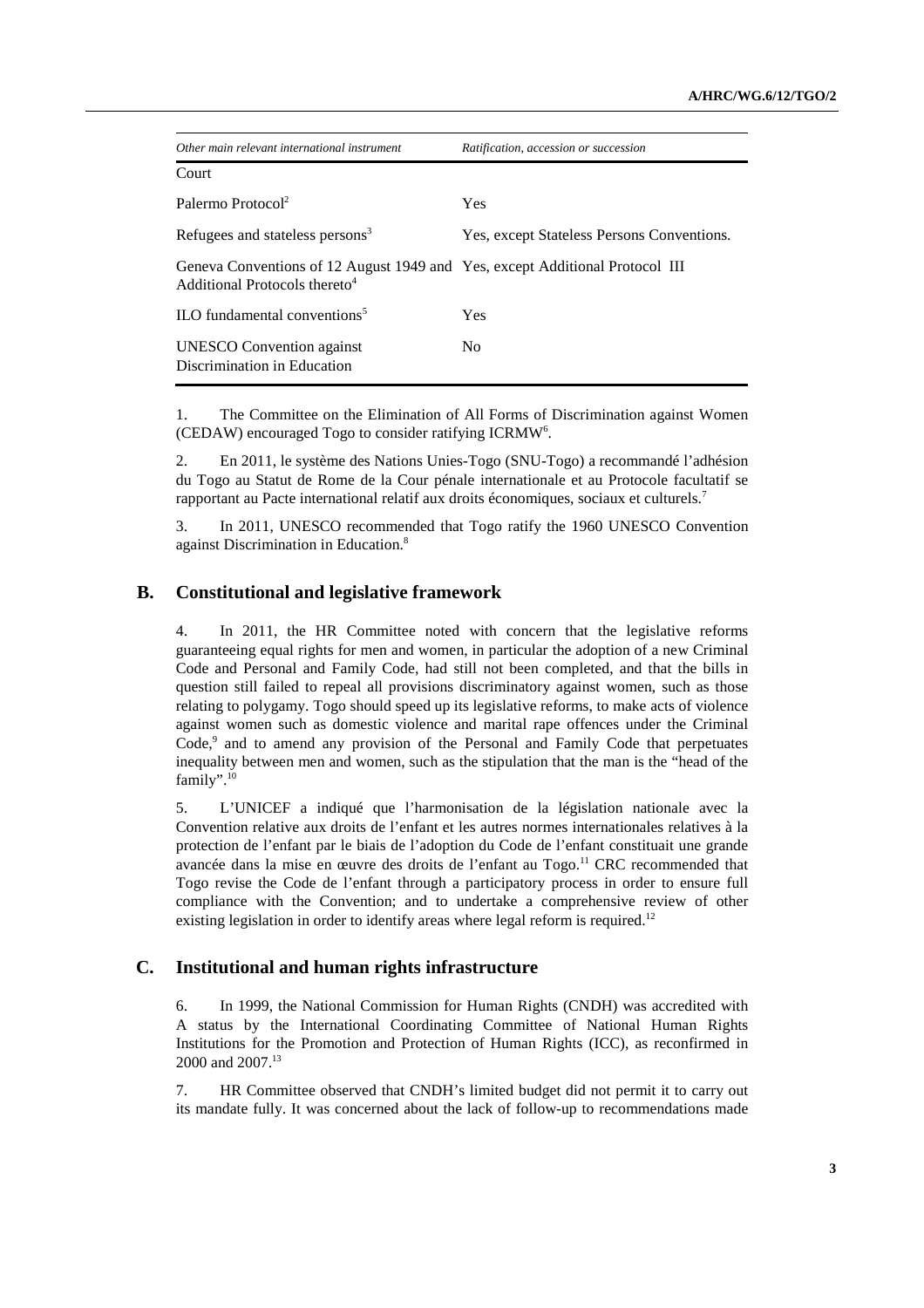by the Commission and encouraged Togo to allocate additional funds to the Commission so that it can fulfil its mandate effectively and bring cases before the courts if necessary.<sup>14</sup>

8. CAT recommended that Togo adopt appropriate measures to guarantee the independence and impartiality of the CNDH, and to ensure its ability to deal with complaints and investigate violations of the Convention.<sup>15</sup>

9. CAT welcomed the establishment in 2005 of a general inspectorate of security services entrusted with monitoring the conditions and length of detention.<sup>16</sup>

10. Le SNU-Togo a recommandé l'entrée en fonction effective, dans un délai raisonnable, du Médiateur de la République, conformément aux dispositions de la Constitution.<sup>17</sup>

11. En 2011, l'UNICEF a indiqué que le Comité national des droits de l'enfant (CNE) prévu à l'article 453 du Code de l'enfant n'avait pas encore été mis en place.<sup>18</sup>

### **D. Policy measures**

12. OHCHR reported that a national human rights plan and programme of action had been adopted in May 2007 and that a human rights-based approach was integrated into the 2008–2012 United Nations Development Assistance Framework (UNDAF).<sup>19</sup>

13. En 2011, l'UNICEF a indiqué que le Document de politique nationale de protection de l'enfant et le Plan stratégique national quinquennal 2009-2013, validés en décembre 2008 par tous les acteurs de la protection de l'enfant, n'avaient pas encore été adoptés par le Gouvernement.<sup>20</sup>

# **II. Promotion and protection of human rights on the ground**

# **A. Cooperation with human rights mechanisms**

| <b>Cooperation with treaty bodies</b> |
|---------------------------------------|
|---------------------------------------|

| Treaty body <sup>21</sup> | Latest report<br>submitted and<br>considered | Latest concluding<br>observations | Follow-up response    | Reporting status                                           |
|---------------------------|----------------------------------------------|-----------------------------------|-----------------------|------------------------------------------------------------|
| <b>CERD</b>               | 2007                                         | August 2008.                      | Submitted in<br>2009. | Eighteenth to<br>twentieth reports<br>due 2011.            |
| <b>CESCR</b>              |                                              | May 2001.                         |                       | Initial report due<br>1986, received<br>2010.              |
| <b>HR</b> Committee       | 2009                                         | March 2011.                       | Due in 2012.          | Fifth report due<br>2015.                                  |
| <b>CEDAW</b>              | 2004                                         | January 2006.                     |                       | Combined sixth<br>and seventh<br>reports received<br>2010. |
| CAT                       | 2004                                         | May 2006.                         | Overdue since         | Second report<br>received in                               |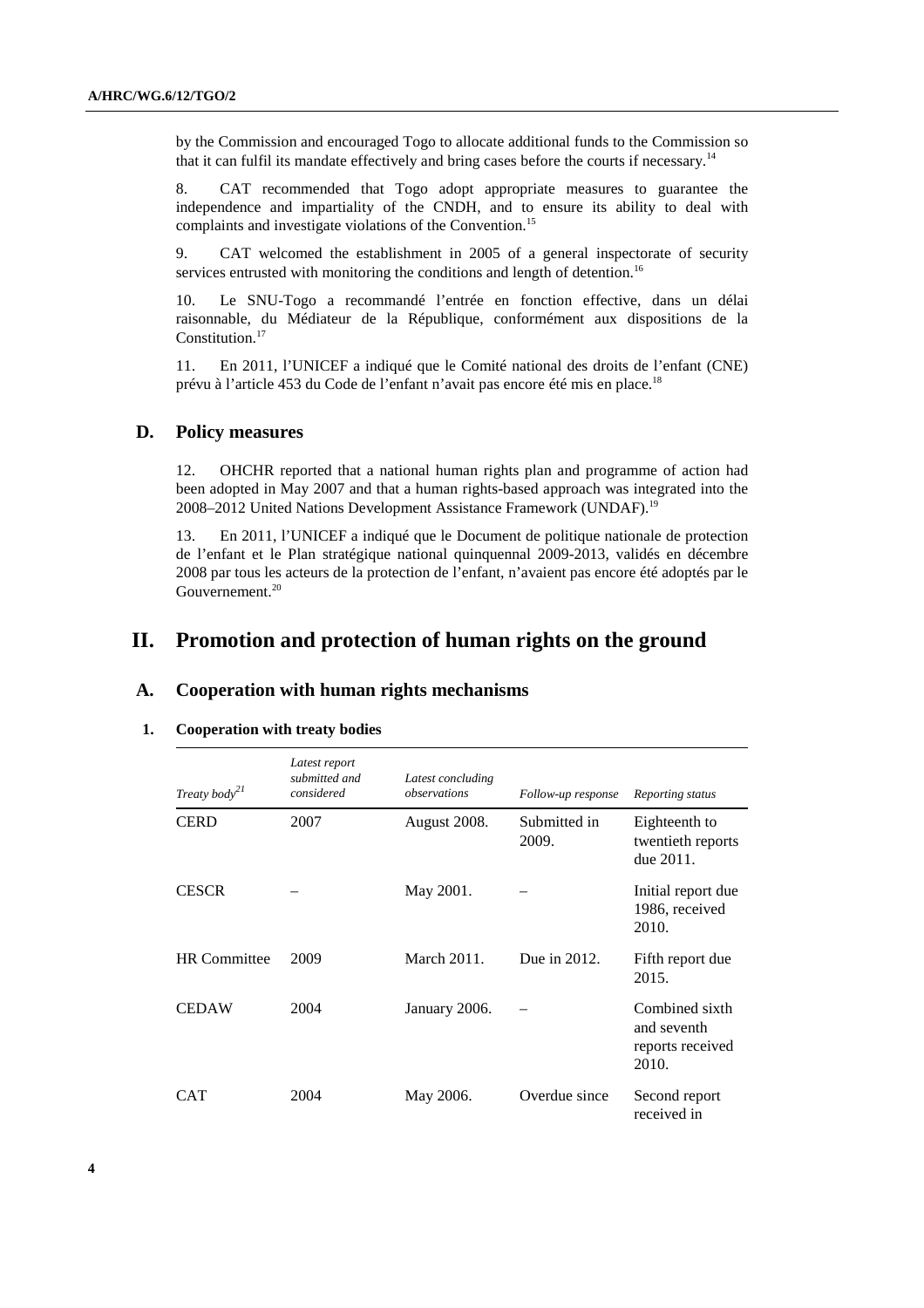| Treaty body $^{21}$ | Latest report<br>submitted and<br>considered | Latest concluding<br>observations | Follow-up response | Reporting status                                         |
|---------------------|----------------------------------------------|-----------------------------------|--------------------|----------------------------------------------------------|
|                     |                                              |                                   | 2007.              | 2011.                                                    |
| <b>CRC</b>          | 2003                                         | January 2005.                     |                    | Combined third<br>and<br>fourthreports<br>received 2011. |
| OP-CRC-AC           |                                              |                                   |                    | Initial report<br>overdue since<br>2007                  |
| OP-CRC-SC           |                                              |                                   |                    | Initial report<br>received 2009.                         |
| <b>CRPD</b>         |                                              |                                   |                    | Initial report due<br>2013.                              |

14. In 2008, the Committee on the Elimination of Racial Discrimination (CERD) welcomed the opportunity to resume dialogue with Togo after a long interruption and invited it to submit its future reports in a regular manner $^{22}$ .

15. OHCHR, through its country office in Togo, has been extending assistance to the Government for the submission of overdue reports, including reports to CERD (2008), HR Committee (2009), CESCR (2009), CRC (2010) and CAT (2011).<sup>23</sup>

| Standing invitation issued                                | N <sub>0</sub>                                                                                                                                                       |
|-----------------------------------------------------------|----------------------------------------------------------------------------------------------------------------------------------------------------------------------|
| Latest visits or mission reports                          | Special Rapporteur on the situation of<br>human rights defenders (2008); Special<br>Rapporteur on torture and other cruel,<br>inhuman or degrading treatment (2007). |
| Visits agreed upon in principle                           | Special Rapporteur on summary executions.                                                                                                                            |
| Visits requested and not yet agreed upon                  |                                                                                                                                                                      |
| <i>Facilitation/cooperation during missions</i>           |                                                                                                                                                                      |
| Follow-up to visits                                       |                                                                                                                                                                      |
| Responses to letters of allegations and<br>urgent appeals | During the period under review, no<br>communications were sent.                                                                                                      |
| Responses to questionnaires on thematic<br>issues         | Togo responded to 4 of the 23<br>questionnaires sent by special procedures<br>mandate holders, $24$ within the deadlines.                                            |

### **2. Cooperation with special procedures**

### **3. Cooperation with the Office of the High Commissioner for Human Rights**

16. Cooperation is facilitated through the OHCHR country office in Togo, which was established in 2006 with the aim of strengthening national capacities relating to the human rights promotion and protection, including with regard to implementing the 22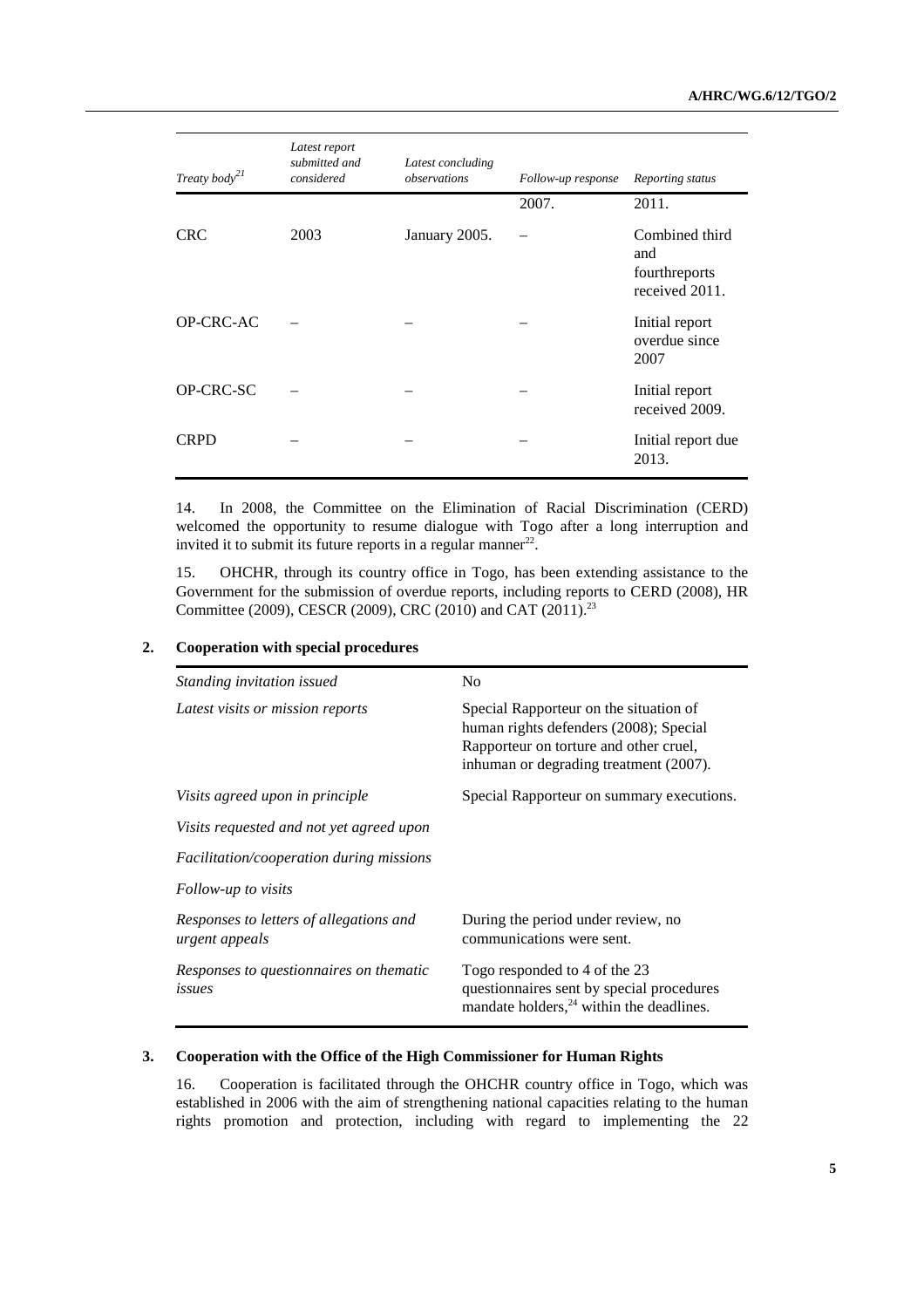commitments on democracy and human rights made with the European Union in April 2004, the recommendations of OHCHR's fact-finding mission of 2005, and the recommendations of United Nations treaty bodies and other human rights mechanisms.<sup>25</sup>

# **B. Implementation of international human rights obligations, taking into account applicable international humanitarian law**

#### **1. Equality and non-discrimination**

17. CEDAW urged the introduction of measures to modify or eliminate customs and practices that discriminate against women, in particular forced and early marriages, discriminatory widowhood practices, as well as levirate, bondage and female genital mutilation. It invited Togo to increase its efforts to implement awareness-raising programmes, in collaboration with civil society organizations, women's non-governmental organizations and community leaders.<sup>26</sup>

18. CEDAW urged Togo to take appropriate measures to eliminate all forms of discrimination against women with respect to the ownership and inheritance of land. It invited Togo to place emphasis on women's human rights in all development cooperation programmes.<sup>27</sup>

19. CEDAW expressed concern that the number of women in decision-making positions in political and public life remained low, including in the Parliament, the civil service and the judiciary.<sup>28</sup> En 2011, le SNU-Togo a constaté que la proportion des femmes siégeant au Parlement était de 11 %. Un avant-projet de loi visant à instituer un quota de représentativité des femmes de 30 % dans les instances de décision était en attente d'adoption.<sup>29</sup>

20. CEDAW noted with appreciation the adoption of special measures in the fields of education and employment, such as the lowering of school fees for girls and the establishment of entry quotas for women in sectors traditionally reserved for men, including the police and the army.<sup>30</sup>

21. CEDAW remained concerned that the law relating to nationality precludes a foreign woman spouse from retaining Togolese nationality upon divorce<sup>31</sup>. CRC was concerned that children born out of wedlock or children with foreign fathers may, in some instances, be denied Togolese citizenship.<sup>32</sup>

22. CERD encouraged Togo to include in its legislation a definition of racial discrimination in line with the Convention<sup>33</sup> and recommended that the Government's activities, including the activities of the Office of the High Commissioner for Reconciliation and Strengthening National Unity, take into account the principle of nondiscrimination.<sup>34</sup>

23. CERD noted with concern an ethnic imbalance in the civil service and in the army, where the Kabyè-Tem-Losso group was predominant. Other ethnic groups were underrepresented in the Government, the Assembly, the magistracy and public institutions. It encouraged Togo to continue its efforts to implement the recommendations of the 2005 fact-finding mission by taking urgent and adequate measures to radically transform recruitment in the army and civil service so as to reflect the cultural and ethnic diversity of Togolese society.<sup>35</sup>

24. The HR Committee and CERD were concerned about the failure of Togo to impose penalties on political leaders and journalists who had incited ethnic hatred and tribalism during the 2005 elections, with resulting massacres and population displacements.<sup>36</sup> CERD was concerned that tensions between various ethnic groups could persist and hinder the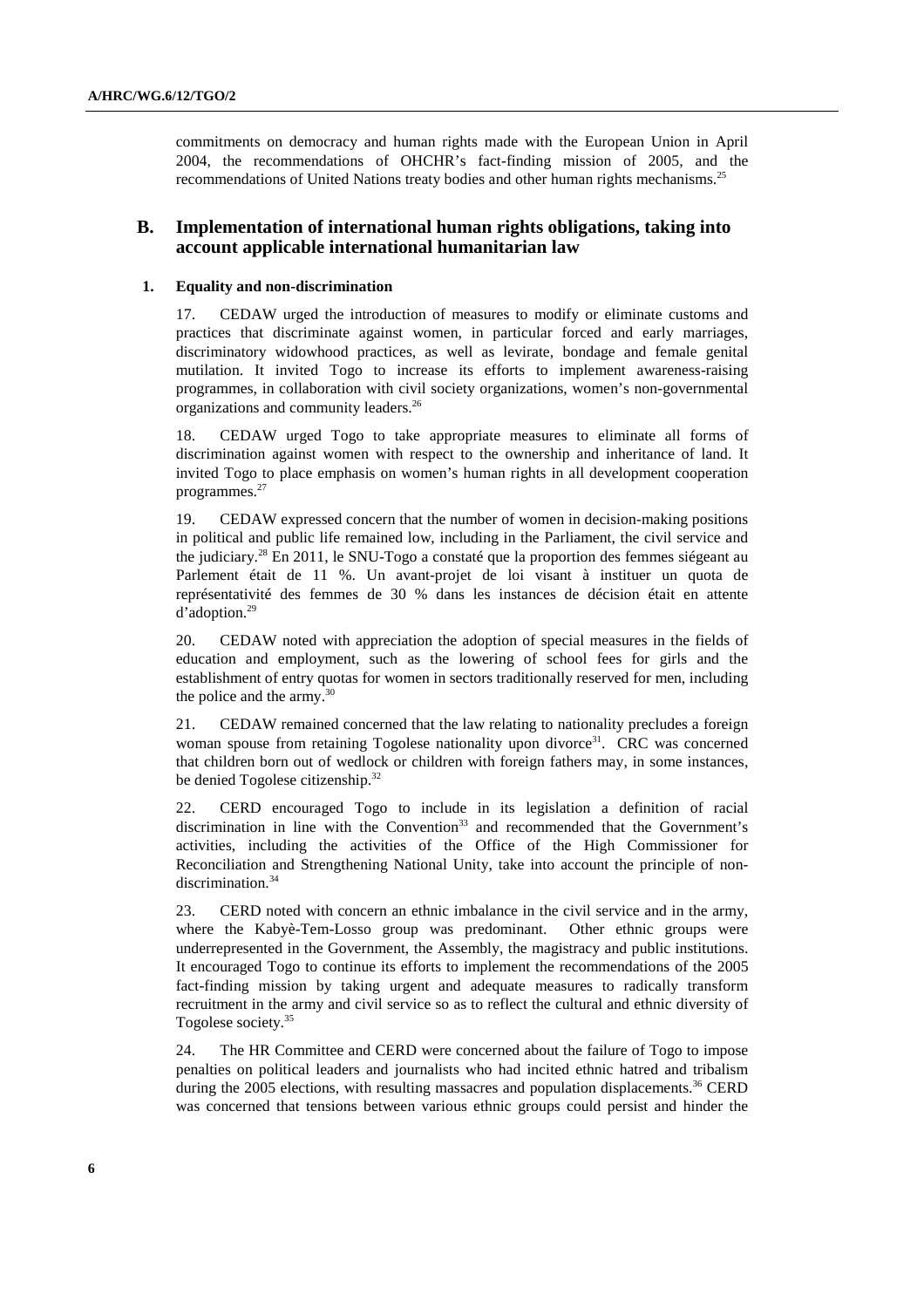reconciliation process. It invited Togo to step up its efforts to promote harmonious relations between the various ethnic and cultural groups. $37$ 

25. CRC noted with concern that societal discrimination persisted against vulnerable groups of children, in particular girls and children with disabilities. It expressed concern about continuing discrimination against girls with respect to access to education, employment and inheritance. It urged Togo to undertake an in-depth review of its legislation, including the Individuals and Family Code and the Nationality Code of 1998, in order to fully guarantee the application of the principle of non-discrimination, and to adopt a comprehensive strategy to eliminate discrimination on any grounds and against all vulnerable groups<sup>38</sup>. En 2011, l'UNICEF a indiqué que malgré la signature en 2008 de la Convention relative aux droits des personnes handicapées, les enfants handicapés au Togo continuaient de faire face à une forte exclusion, tant au niveau de la famille que de la communauté.<sup>39</sup> CRC was concerned that only very few children with disabilities have access to education and employment services<sup>40</sup>.

### **2. Right to life, liberty and security of the person**

26. In 2011, HR Committee expressed satisfaction that Togo had adopted legislation abolishing the death penalty  $(2009)^{41}$ 

27. The HR Committee remained concerned at the allegations of torture and illtreatment in detention facilities, particularly those of the National Intelligence Agency (ANR), and by deaths alleged to have resulted from abuse in prison. Togo should take steps to investigate all allegations of torture and ill treatment and all deaths in detention in order to bring the perpetrators to justice and provide effective compensation to victims.<sup>42</sup> The UNCT made similar observations.<sup>43</sup>

28. CAT was concerned by allegations, in particular following the April 2005 elections, of the widespread practice of torture, enforced disappearances, arbitrary arrests and secret detentions, as well as the frequent rape of women by military personnel, and the apparent impunity enjoyed by the perpetrators of such acts. Togo should ensure that military personnel are under no circumstances involved in the arrest and detention of civilians. Togo should take urgent steps to bring all detention facilities under judicial control, and to prevent arbitrary detentions and torture. Togo should carry out prompt, impartial and exhaustive investigations, try the perpetrators of torture and ill-treatment and, if found guilty, impose sentences commensurate with the gravity of the offences.<sup>44</sup>

29. The Special Rapporteur on the question of torture, while noting the overall commitment of the Government to combat torture, found evidence of torture and illtreatment in most police commissariats and gendarmerie posts that he visited in 2007, as well as allegations and evidence of beatings by prison guards as a means of punishment. The Special Rapporteur noted that this situation was caused by almost total impunity and the lack of an explicit prohibition of torture or an independent monitoring system, in addition to deficiencies in the criminal justice system, involvement of the military in law enforcement, corruption and the lack of resources.<sup>45</sup>

30. CAT and the HR Committee recommended that Togo include in its Criminal Code a definition of torture on the basis of international standards and legislation.<sup>46</sup>

31. HR Committee was concerned about the large number of persons arbitrarily detained and the lack of an immediate remedy to challenge the legality of detention. It was also concerned about the lack of training for judges, who apparently consent to the use of detention for debt. Togo should put an end to all arbitrary detention, including of persons detained for debt.<sup>47</sup> En 2011, le SNU-Togo a relevé que la Commission de recouvrement persistait à recourir à la contrainte par corps pour le recouvrement des créances civiles en application du décret  $2001-11/PR$  (2001).<sup>48</sup>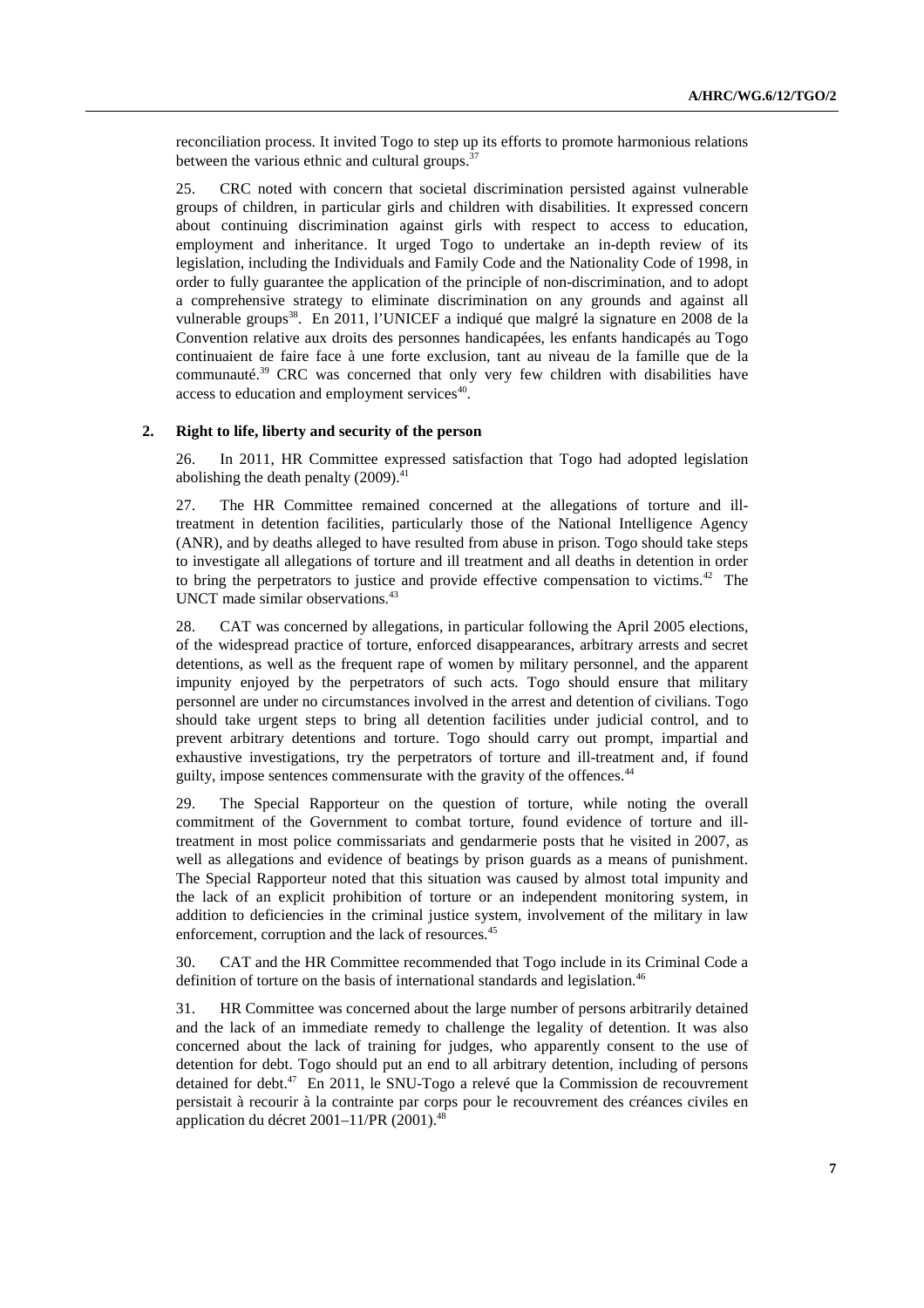32. CAT noted the worrying detention conditions, in particular in Lomé and Kara prisons. The most widespread problems were overcrowding, a shortage of food and poor hygiene. The treatment of prisoners, including corporal punishment, remained a matter of concern. Often women and children were not held separately from men and adults, and persons awaiting trial were not separated from those serving sentence. Togo should comply with the Standard Minimum Rules for the Treatment of Prisoners.<sup>49</sup> The HR Committee was similarly concerned at prison overcrowding, which was partly attributable to the persistent phenomenon of arbitrary detention.<sup>50</sup>

33. In 2011, the Working Group on Enforced or Involuntary Disappearances noted that there were 10 outstanding cases of disappearances and that no response had been received from the Government in relation thereto.<sup>51</sup>

34. CRC was deeply concerned about reports of killing, in certain areas, of children born with disabilities, malformations, skin discoloration (albinos), as well as of children born with teeth, or from mothers who died during delivery. It urged Togo to prevent the occurrence of such killings, to prosecute those responsible and to raise awareness among the population of the need to eradicate such practices<sup>52</sup>.

35. CEDAW urged Togo to accord priority to addressing violence against women and girls and enacting legislation on domestic violence, including marital rape, and on sexual abuse and harassment. Such legislation should ensure that victims have access to immediate means of redress and protection and that perpetrators are prosecuted and punished.<sup>53</sup>

36. HR Committee and CAT noted with regret that female genital mutilation (FGM) continued to be widely practised.<sup>54</sup> Selon le SNU-Togo, une étude sur les mutilations génitales féminines en 2008 révélait que 6,9 % des femmes et des filles en étaient encore victimes dans le pays.<sup>55</sup> CRC recommended that Togo work with traditional and religious leaders to ensure that harmful traditional practices are effectively banned; and raise awareness of the harmful impact of FGM and other harmful traditional practices on the girl child.<sup>56</sup>

37. While noting the adoption in 2005 of legislation relating to trafficking in children, CAT was concerned by information that the problem persists, in particular in the north and centre of the country.<sup>57</sup> L'UNICEF a indiqué que la traite des enfants prenait une proportion inquiétante<sup>58</sup> en raison de l'absence d'un système national de protection sociale capable d'apporter une réponse holistique à la pauvreté et à la vulnérabilité des enfants. UNODC indicated that in 2007, six men had been convicted of trafficking in persons, but had received a sentence of less than one year in prison.<sup>59</sup> In 2011, the ILO Committee of Experts requested Togo to ensure that thorough investigations and robust prosecutions of persons engaged in the sale and trafficking of children under 18 years of age were carried out and that sufficiently dissuasive penalties were imposed.<sup>60</sup> CRC recommended that Togo ensure effective programmes for child protection, repatriation and recovery; strengthen law enforcement, intensify efforts to raise awareness, and prosecute the perpetrators $61$ .

38. CRC was concerned at the large number of child victims of violence, abuse and neglect, including sexual abuse, in schools, detention centres, public places and the family<sup>62</sup>. En 2011, l'UNICEF a indiqué que les violences, les abus et l'exploitation sexuelle des enfants augmentaient de façon inquiétante.<sup>63</sup>

39. In 2010, the ILO Committee of Experts requested Togo to take urgent measures to bring an end to the exploitation experienced by certain children in domestic service and apprenticeship, which were similar to forced labour within the meaning of the ILO Forced Labour Convention (No. 29).<sup>64</sup> En 2011, le SNU-Togo a constaté que bien que le Code de l'enfant fixe l'âge minimum du travail à 15 ans, 29 % des enfants âgés entre 5 et 14 ans étaient occupés à un travail considéré comme dangereux pour leur développement.<sup>65</sup> CRC recommended that Togo focus on addressing the root causes of child labour through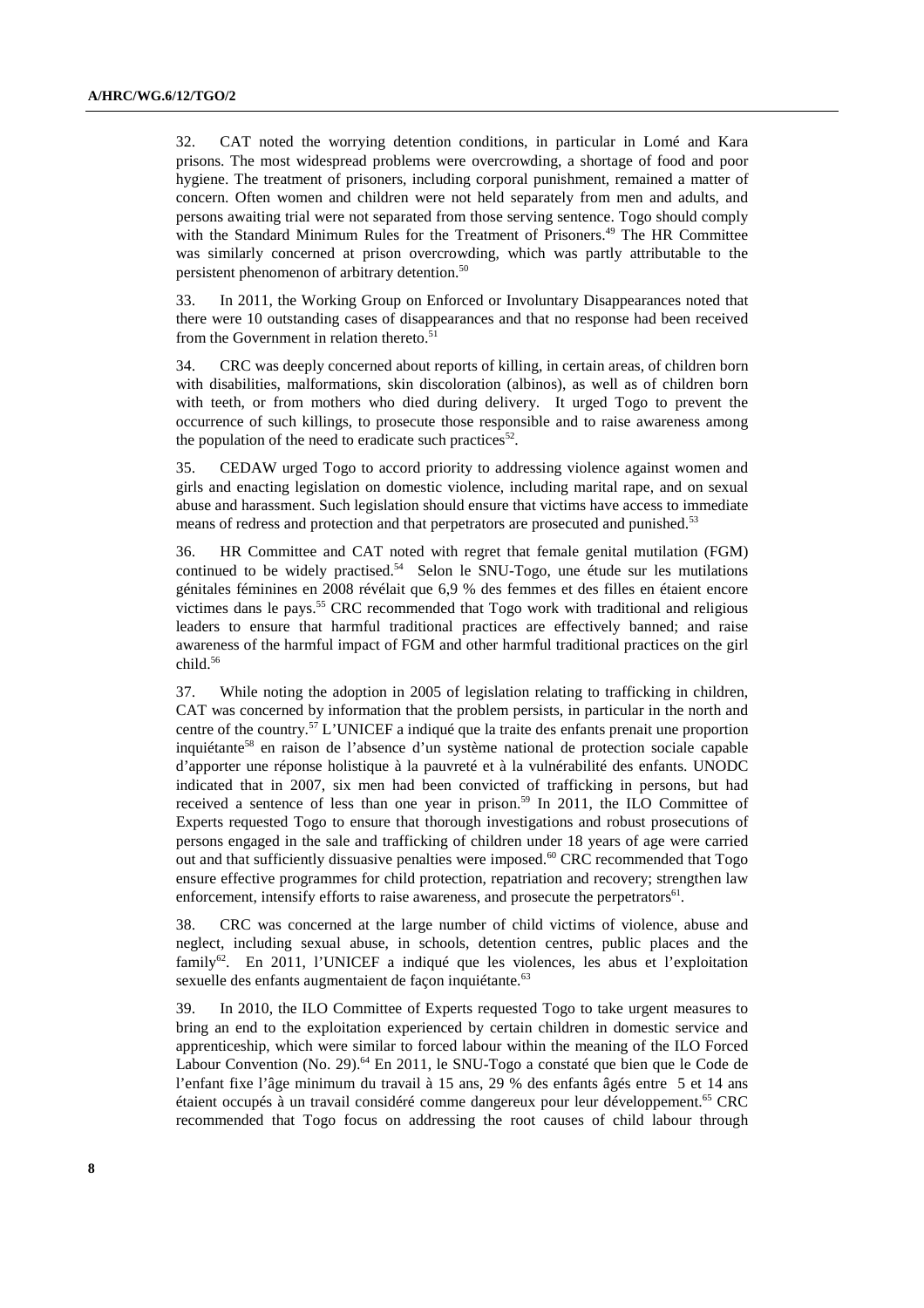poverty eradication and access to quality education, and by developing a comprehensive child labour monitoring system in collaboration with NGOs, community-based organizations, law enforcement personnel, labour inspectors and the ILO Programme on the Elimination of Child Labour (ILO-IPEC).<sup>66</sup>

40. En 2011, le SNU-Togo a fait observer que le Code de l'enfant consacrait l'interdiction des châtiments corporels et des violences faites aux enfants en milieu familial et scolaire. Or, dans la pratique, l'école restait bien souvent un lieu où les élèves se retrouvaient en butte aux violences.<sup>67</sup> CRC recommended that Togo adopt a law effectively prohibiting all forms of corporal punishment of children, undertake public-awareness campaigns on the negative impact of corporal punishment on children, and provide teachers and parents with training on non-violent forms of discipline as an alternative to corporal punishment<sup>68</sup>.

41. CRC was concerned at the large number of children living and working on the streets, the vulnerability of these children to various forms of violence, including sexual abuse and economic exploitation, the lack of a systematic and comprehensive strategy to address the situation and protect these children, and the poor registration and tracing of missing children by the police.<sup>69</sup>

#### **3. Administration of justice, including impunity, and the rule of law**

42. In 2008, OHCHR reported that national consultations had preceded the adoption of a Presidential Decree creating the Truth, Justice and Reconciliation Commission (TJRC).<sup>70</sup>

43. In 2011, HR Committee noted with regret that the serious human rights violations committed during and after the presidential elections of 2005 had yet to be investigated, that the perpetrators had not been prosecuted and that compensation had not been granted to the victims. Togo should continue its efforts to bring the work of the TJRC to an early conclusion. However, the establishment of a transitional system of justice could not serve to dispense with the criminal prosecution of serious human rights violations<sup>71</sup>. Le SNU-Togo a recommandé l'accélération du processus de justice transitionnelle et la mise en œuvre par le Gouvernement des recommandations issues des travaux de la Commission vérité, justice et réconciliation (CVJR). $^{72}$ 

44. En 2011, le SNU-Togo a indiqué que le Programme national de modernisation de la justice (PNMJ), mis en place entre 2005 et 2010, avait piloté une réforme du droit judiciaire et abouti à 23 projets de loi et règlements relatifs à l'organisation judiciaire, aux statuts des magistrats et des autres professions judiciaires et à la mise en conformité du droit pénal par rapport aux conventions internationales ratifiées par le Togo. Ces projets de texte validés en atelier technique en novembre 2008 attendaient toujours d'être transmis au parlement.<sup>73</sup>

45. CAT noted with concern that the Code of Criminal Procedure relating to police custody did not provide for the notification of rights or the presence of a lawyer, that the 48-hour time limit for police custody was rarely observed in practice, and that some people were held without charge or were awaiting trial for several years<sup>74</sup>.

46. Le SNU-Togo a indiqué que l'immixtion de l'exécutif dans le fonctionnement du pouvoir judiciaire, même si elle semblait en diminution par rapport à 2006, restait une préoccupation majeure.<sup>75</sup> CAT recommended effective steps to guarantee the independence of the judiciary.<sup>76</sup>

47. Le SNU-Togo a constaté qu'il était rare, dans la pratique, que des poursuites judiciaires soient engagées contre certains auteurs d'actes répréhensibles, en particulier les forces de défense et de sécurité. En effet, celles-ci semblaient bénéficier parfois d'une «quasi-immunité» de juridiction.77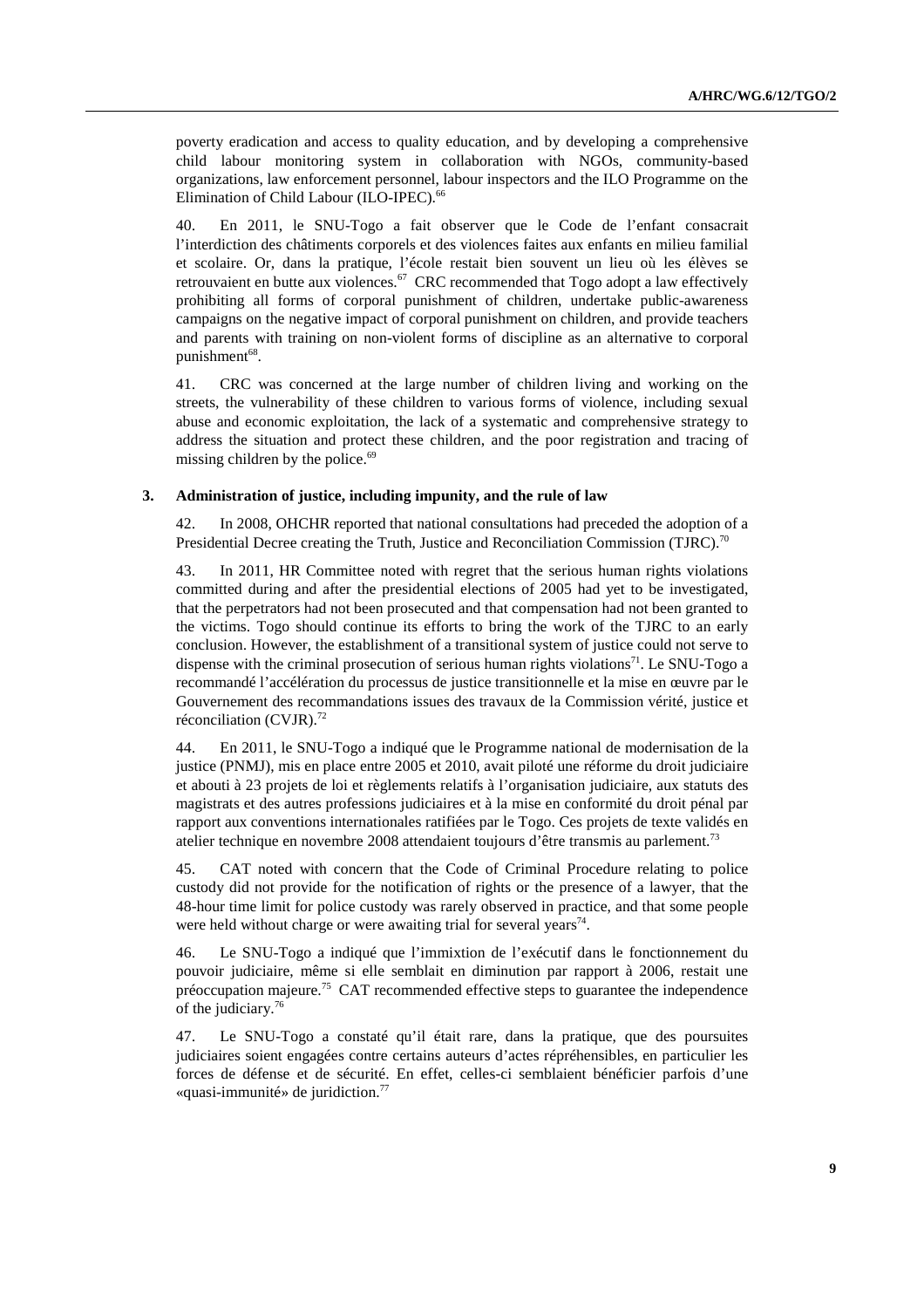48. HR Committee was concerned that the principle of presumption of innocence was flouted by judges and that the practice of pretrial detention had become the norm. It was also concerned about detainees' lack of access to counsel and delays in the adoption of legislation on legal aid. Public defenders were only assigned in the final stages of criminal proceedings.<sup>78</sup> In 2009, the Togolese Bar Association, with OHCHR support, launched a project aimed at helping the poorest with access to justice by providing them with free legal counseling.<sup>79</sup>

49. HR Committee recommended that Togo provide further training for judges, lawyers and court officers concerning the content of the Covenant to ensure that it is enforced by judicial authorities<sup>80</sup>. En 2011, le SNU-Togo a indiqué que le nombre insuffisant de magistrats concourait à la lenteur des procédures judiciaires.<sup>81</sup>

50. CAT recommended that Togo adopt effective legislative, administrative and judicial measures to ensure that all allegations of torture and cruel, inhuman or degrading treatment are swiftly followed up by inquiries and prosecution. Suspects should be suspended from their duties when appropriate. $82$  CAT was concerned by the absence in the Code of Criminal Procedure of provisions requiring the invalidation of statements obtained under torture.<sup>83</sup> CAT recommended measures to ensure that all persons who report cases of torture or ill-treatment are protected against any resulting act of intimidation.<sup>84</sup>

51. CAT recommended that Togo set up an effective mechanism for dealing with complaints of sexual violence, including within the prison system, and provide victims with protection and assistance. Togo should ensure that women prisoners are guarded by female prison warders only.<sup>85</sup> It should also consider establishing a national system to monitor detention facilities.<sup>86</sup>

52. CRC was concerned about the absence of a juvenile justice system compatible with the Convention, and in particular about the very limited number of qualified judges for juveniles; the lack of alternatives to detention for persons under 18 in conflict with the law; and the fact that persons under 18 are often detained with adults and in very poor conditions and for long periods.<sup>87</sup> En 2011, le SNU-Togo a indiqué que le Code de l'enfant de 2007 mettait l'accent désormais non pas sur l'emprisonnement mais plutôt sur les mesures d'une justice restauratrice. La mise en place de structures de réinsertion des mineurs en nombre suffisant, la nomination de juges des mineurs dans chaque juridiction et l'institution de services sociaux spécialisés dans la prise en charge psychologique des enfants restaient à parachever.<sup>88</sup>

53. En 2011, le SNU-Togo a estimé que la carence fondamentale du système judiciaire restait l'absence complète d'un contentieux administratif.<sup>89</sup>

#### **4. Right to privacy, marriage and family life**

54. The HR Committee remained concerned about the criminalization of sexual relations between consenting adults of the same sex, punishable by one to three years of imprisonment and a fine under article 88 of the current Criminal Code. Togo should bring its legislation into line with the Covenant through decriminalization, and take steps to put an end to the social stigmatization of homosexuality. $90$ 

55. CRC recommended that Togo take all necessary measures to protect adopted children, including by establishing a system to monitor and supervise effectively the system of adoption.<sup>91</sup>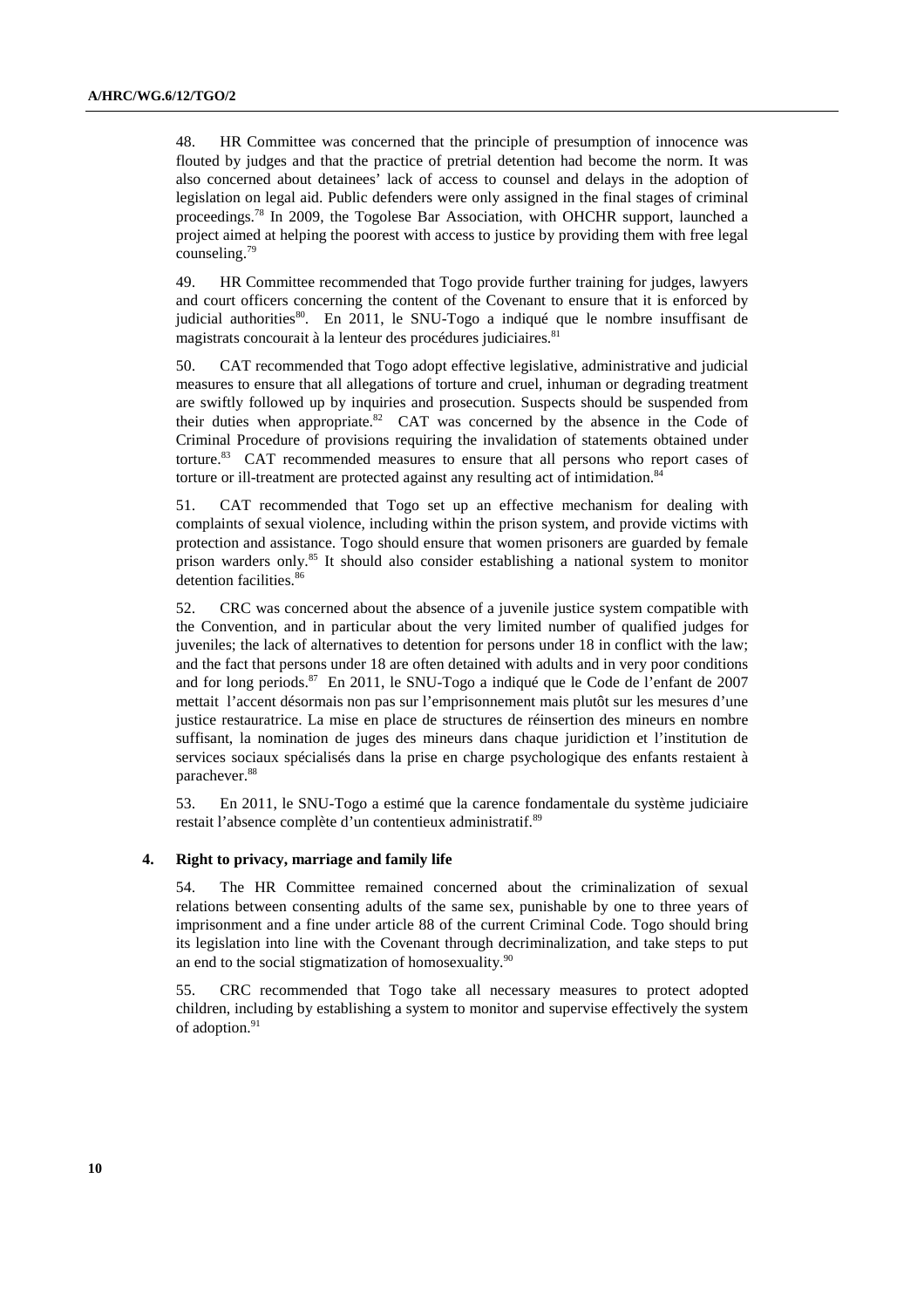### **5. Freedom of religion or belief, expression, association and peaceful assembly, and right to participate in public and political life**

56. In 2007, OHCHR reported that, for the first time in almost 20 years, the legislative elections held in October 2007 had included participation by the opposition party, and that observers had declared the election fair and free. $92$ 

57. The HR Committee noted with concern unjustified restrictions on freedom of expression, in particular the censorship of certain media by the High Audio-visual and Communications Authority (HAAC), whose independence and operating procedures had been called into question. It was similarly concerned about restrictions on the freedom to demonstrate peacefully, and about threats against certain journalists and human rights defenders. Togo should take steps to ensure that the new Act ensuring the freedom to demonstrate will be in conformity with the Covenant. Togo should also review the statutes and operating procedures of the High Audio-visual and Communications Authority in order to guarantee its independence and impartiality. $93$ 

58. In 2011, UNESCO recommended that Togo introduce provisions in the existing legislation to guarantee freedom of expression, media freedom and the right to access information and to guarantee the independence of its media self-regulatory body.<sup>94</sup>

59. The Special Rapporteur on the situation of human rights defenders, following a visit to Togo from 28 July to 4 August 2008, noted that human rights defenders continued to face challenges impeding their legitimate activities, including stigmatization by the authorities who see them as belonging to the political opposition, unjustified delays in delivering registration certificates to NGOs, illegitimate restrictions on the exercise of freedoms of assembly, opinion and expression, and impunity for past abuses against human rights defenders.<sup>95</sup>

60. En 2011, le SNU-Togo a constaté que des procès en diffamation avaient été intentés par les autorités de la police nationale contre trois organes de presse pour la parution d'informations concordantes dans leurs colonnes. D'autres procédures étaient en cours.<sup>96</sup>

61. Le SNU-Togo a indiqué que l'exercice de la liberté de manifestation se heurtait parfois à des difficultés dans la mesure où, hormis dans la Constitution, aucune disposition légale n'en précisait les contours. Un projet de loi sur les conditions d'exercice de la liberté de réunion et de manifestation sur la voie publique ou dans les lieux publics était à l'étude.<sup>97</sup>

### **6. Right to work and to just and favourable conditions of work**

62. CEDAW expressed concern at the discrimination faced by women in the field of work, as reflected in hiring processes, salary inequality and occupational segregation. It urged Togo to ensure equal opportunities for, and equal treatment of, women and men in the labour market, as well as the full implementation of the Labour Code, including with regard to maternity protection.<sup>98</sup>

### **7. Right to social security and to an adequate standard of living**

63. In 2005, CRC was concerned at the sharp decrease in public expenditure on education and health, and at the lack of funds available for children living in poverty<sup>99</sup>.

64. En 2011, le SNU-Togo a indiqué que 61,7 % des Togolais vivaient en 2007 audessous du seuil de pauvreté, contre 30% en 1990.<sup>100</sup> CEDAW was concerned that widespread poverty among women contributed to the violation of women's human rights. It was especially concerned about the situation of rural women, in view of their precarious living conditions and lack of access to justice, health care, education, credit facilities and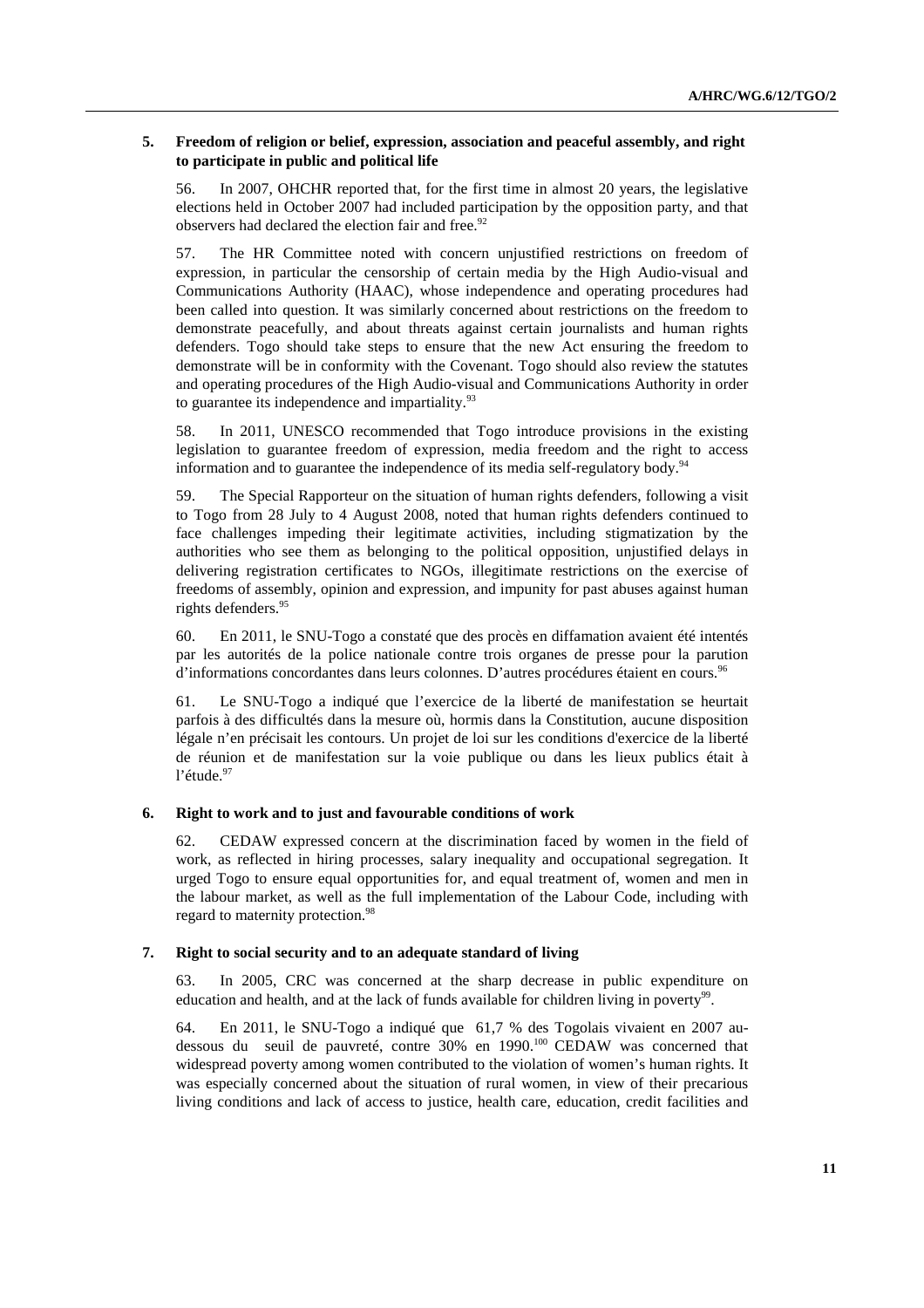community services. It urged Togo to make the promotion of gender equality an explicit component of its national development plans and policies.<sup>101</sup>

65. CEDAW urged Togo to continue its efforts to improve the country's health infrastructure and improve women's access to health care and health-related services and information, including in rural areas.<sup>102</sup> CRC recommended that Togo strengthen its efforts to raise awareness of HIV/AIDS among adolescents.<sup>103</sup>

66. CRC was also concerned at the increasing infant mortality rate, the high child and maternal mortality rates, low birth weight, child malnutrition, the low breastfeeding rate, the low rate of immunization, the prevalence of infectious diseases, mosquito-born diseases, including malaria, and the lack of access to safe drinking water and sanitation. It was further concerned about the disparity between the number of health centres in rural and  $urban area<sup>104</sup>$ .

### **8. Right to education and to participate in the cultural life of the community**

67. En 2011, le SNU-Togo a indiqué que des efforts restaient à faire, notamment pour assurer la qualité de l'enseignement, alléger les classes pléthoriques dans les écoles publiques et mieux encadrer l'exercice de la profession d'enseignant.<sup>105</sup>

68. CRC recommended that Togo ensure, as a matter of priority, that at least primary education is compulsory and free; that girls and boys, from urban and rural areas, all have equal access to educational opportunities, without any financial obstacles; and that teachers are adequately trained and paid. Togo should also take measures to prevent and punish the abuse of school pupils by teachers, including sexual harassment and economic exploitation, and introduce human rights into the school curricula<sup>106</sup>.

69. CEDAW recommended that Togo implement measures to ensure equal access of girls and women to all levels of education, retain girls in school and abolish circular No. 8478/MEN-RS which prohibits pregnant girls or students from attending school.<sup>107</sup>

70. En 2011, l'UNICEF a indiqué que seuls 51% des nouveaux nés étaient enregistrés à leur naissance. Cette situation pénalisait considérablement les enfants car ceux qui n'avaient pas de certificat de naissance n'étaient pas autorisés à se présenter aux examens nationaux de passage d'un cycle à l'autre au sein de l'enseignement primaire.<sup>108</sup>

#### **9. Migrants, refugees and asylum-seekers**

71. CAT recommended that Togo take steps, as a matter of urgency, to ensure the peaceful return of Togolese refugees from neighbouring countries, and to guarantee full respect for their physical and mental integrity.<sup>109</sup>

72. CAT recommended that Togo adopt measures to prohibit the expulsion, return or extradition of a person to another State where there are substantial grounds for believing that he or she would be in danger of being subjected to torture. $110$ 

# **III. Achievements, best practices, challenges and constraints**

73. CRC noted that Togo was among the group of least developed countries and that a large part of the population lived below the poverty line.<sup>111</sup> CRC was concerned at reports of widespread corruption, which had a negative impact on the level of resources available for the implementation of the Convention.<sup>112</sup>

74. CERD welcomed the process of reconciliation which had resulted in the signing of the Global Political Accord on 20 August 2006, and the peaceful conduct of the legislative elections in October 2007.<sup>113</sup>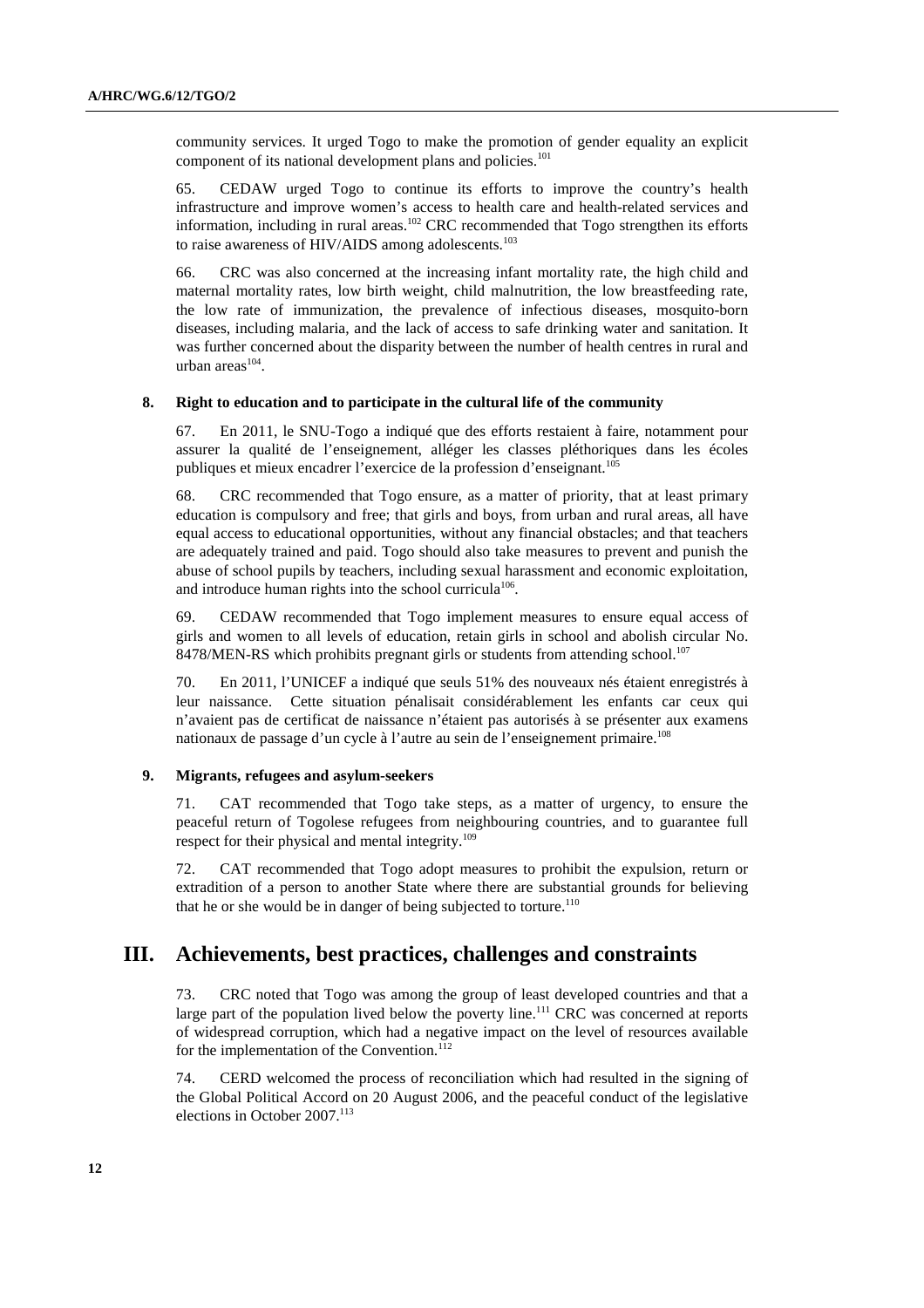75. En 2011, l'UNICEF a indiqué que la mise en place de la ligne verte «ALLO 111» avait permis de lever le tabou sur les violations des droits de l'enfant en général, et plus particulièrement sur les violences, les abus et les exploitations graves.<sup>114</sup>

# **IV. Key national priorities, initiatives and commitments**

### **Specific recommendations for follow-up**

76. In 2011, the HR Committee requested Togo to provide, within a year, the information requested on implementation of the Committee's recommendations contained in paragraphs 10 (presidential elections April 2005), 15 (criminalization of torture) and 16 (torture in detention). $^{115}$ 

77. In 2008, CERD requested Togo to provide information, by 15 August 2009, on its follow-up to the recommendations in paragraphs 13 (incitement to hatred), 17 (property and indigenous peoples) and  $18$  (ethnic representation in public office).<sup>116</sup> A response was received in 2009.

78. In 2006, CAT requested that Togo provide, within a year, information on its response to the Committee's recommendations in paragraphs 21 (visits to detention facilities), 25 (human rights defenders), 29 (situation of a woman allegedly detained since 1998) and 30 (system of military justice)<sup>117</sup>. No response has been received to date.

# **V. Capacity-building and technical assistance**

79. CRC recommended that Togo seek further assistance concerning children with disabilities from UNICEF and the World Health Organization  $(WHO)^{118}$ ; concerning HIV/AIDS from, UNICEF, WHO and UNAIDS<sup>119</sup> and concerning juvenile justice from OHCHR and UNICEF.<sup>120</sup>

80. CRC recommended that Togo continue and strengthen its cooperation with UNICEF and the Division for the Advancement of Women in order to counter the practice of FGM.<sup>121</sup>

81. CRC recommended that Togo strengthen cooperation with UNESCO, UNICEF and other partners in improving the education sector. $122$ 

#### *Notes*

 $<sup>1</sup>$  The following abbreviations have been used for this document:</sup>

| International Convention on the Elimination of All Forms of Racial                 |
|------------------------------------------------------------------------------------|
| Discrimination                                                                     |
| International Covenant on Economic, Social and Cultural Rights                     |
| <b>Optional Protocol to ICESCR</b>                                                 |
| International Covenant on Civil and Political Rights                               |
| ICCPR-OP 1 Optional Protocol to ICCPR                                              |
| ICCPR-OP 2 Second Optional Protocol to ICCPR, aiming at the abolition of the death |
| penalty                                                                            |
| Convention on the Elimination of All Forms of Discrimination against Women         |
| <b>Optional Protocol to CEDAW</b>                                                  |
| Convention against Torture and Other Cruel, Inhuman or Degrading                   |
| <b>Treatment or Punishment</b>                                                     |
| Optional Protocol to CAT                                                           |
|                                                                                    |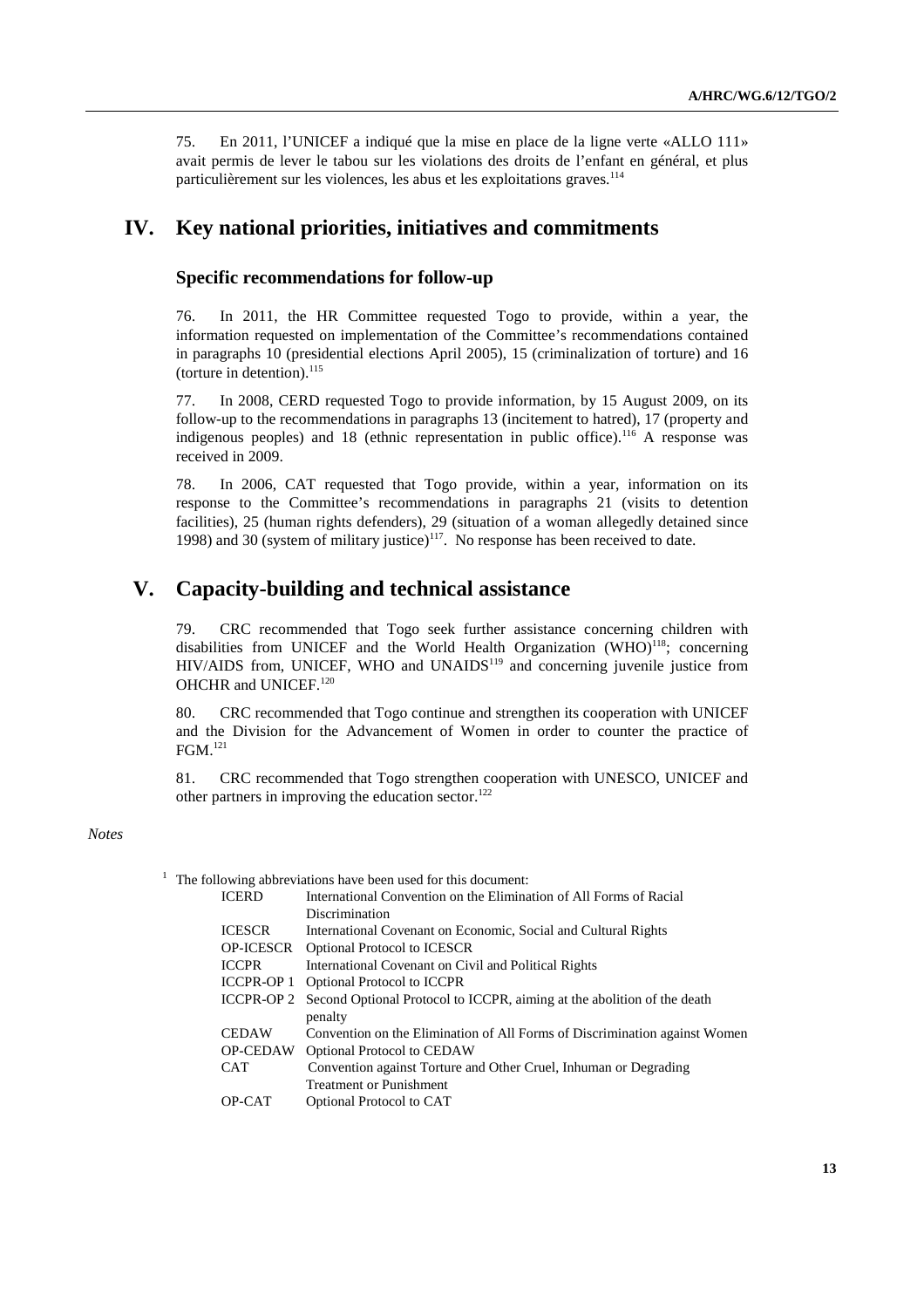| CRC.           | Convention on the Rights of the Child                                                    |
|----------------|------------------------------------------------------------------------------------------|
|                | OP-CRC-AC Optional Protocol to CRC on the involvement of children in armed conflict      |
|                | OP-CRC-SC Optional Protocol to CRC on the sale of children, child prostitution and child |
|                | pornography                                                                              |
| <b>ICRMW</b>   | International Convention on the Protection of the Rights of All Migrant                  |
|                | Workers and Members of Their Families                                                    |
| <b>CRPD</b>    | Convention on the Rights of Persons with Disabilities                                    |
| <b>OP-CRPD</b> | Optional Protocol to CRPD                                                                |
| <b>CED</b>     | International Convention for the Protection of All Persons from Enforced                 |
|                | Disappearance.                                                                           |

2 Protocol to Prevent, Suppress and Punish Trafficking in Persons, Especially Women and Children, supplementing the United Nations Convention against Transnational Organized Crime.

<sup>3</sup> 1951 Convention relating to the Status of Refugees and its 1967 Protocol, 1954 Convention relating to the status of Stateless Persons and 1961 Convention on the Reduction of Statelessness.

- <sup>4</sup> Geneva Convention for the Amelioration of the Condition of the Wounded and Sick in Armed Forces in the Field (First Convention); Geneva Convention for the Amelioration of the Condition of Wounded, Sick and Shipwrecked Members of Armed Forces at Sea (Second Convention); Geneva Convention relative to the Treatment of Prisoners of War (Third Convention); Geneva Convention relative to the Protection of Civilian Persons in Time of War (Fourth Convention); Protocol Additional to the Geneva Conventions of 12 August 1949, and relating to the Protection of Victims of International Armed Conflicts (Protocol I); Protocol Additional to the Geneva Conventions of 12 August 1949, and relating to the Protection of Victims of Non-International Armed Conflicts (Protocol II); Protocol Additional to the Geneva Conventions of 12 August 1949, and relating to the Adoption of an Additional Distinctive Emblem (Protocol III). For the official status of ratifications, see Federal Department of Foreign Affairs of Switzerland, at
- www.eda.admin.ch/eda/fr/home/topics/intla/intrea/chdep/warvic.html. 5 International Labour Organization Convention No. 29 concerning Forced or Compulsory Labour;
- Convention No. 105 concerning the Abolition of Forced Labour; Convention No. 87 concerning Freedom of Association and Protection of the Right to Organise; Convention No. 98 concerning the Application of the Principles of the Right to Organise and to Bargain Collectively; Convention No. 100 concerning Equal Remuneration for Men and Women Workers for Work of Equal Value; Convention No. 111 concerning Discrimination in Respect of Employment and Occupation; Convention No. 138 concerning Minimum Age for Admission to Employment; Convention No. 182 concerning the Prohibition and Immediate Action for the Elimination of the Worst Forms of Child Labour.
- 6 Concluding observations of the Committee on the Elimination of Discrimination against Women (CEDAW/C/TGO/CO/5), para. 35.
- 7 Rapport de l'Équipe-pays du système des Nations Unies au Togo dans le cadre de l'Examen périodique universel (EPU), par. 55.
- <sup>8</sup> UNESCO submission to the UPR on Togo, para. 21.
- <sup>9</sup> Concluding observations of the Human Rights Committee (CCPR/C/TGO/CO/4), para. 11.
- <sup>10</sup> CCPR/C/TGO/CO/4, para. 12.
- <sup>11</sup> Rapport de l'UNICEF-Togo pour l'évaluation périodique universelle, p. 9.
- <sup>12</sup> Concluding observations of the Committee on the rights of the Child (CRC/C/15/Add.255), , paras. 8–9.
- <sup>13</sup> For the list of national human rights institutions with accreditation status granted by the International Coordinating Committee of National Institutions for the Promotion and Protection of Human Rights (ICC), see A/HRC/16/77 of 3 February 2011, annex.
- <sup>14</sup> CCPR/C/TGO/CO/4, para. 8.
- <sup>15</sup> Concluding observations of the Committee against Torture (CAT/C/TGO/CO/1), para. 23.
- <sup>16</sup> CAT/C/TGO/CO/1, para. 4.<br><sup>17</sup> Pennert de l'Équine neus du
- <sup>17</sup> Rapport de l'Équipe-pays du système des Nations Unies au Togo dans le cadre de l'Examen périodique universel (EPU), par. 57.
- <sup>18</sup> Rapport de l'UNICEF-Togo pour l'évaluation périodique universelle, p. 2.
- <sup>19</sup> OHCHR 2007 Annual Reports, Activities and Results, p. 66.
- <sup>20</sup> Rapport de l'UNICEF-Togo pour l'évaluation périodique universelle, p. 3.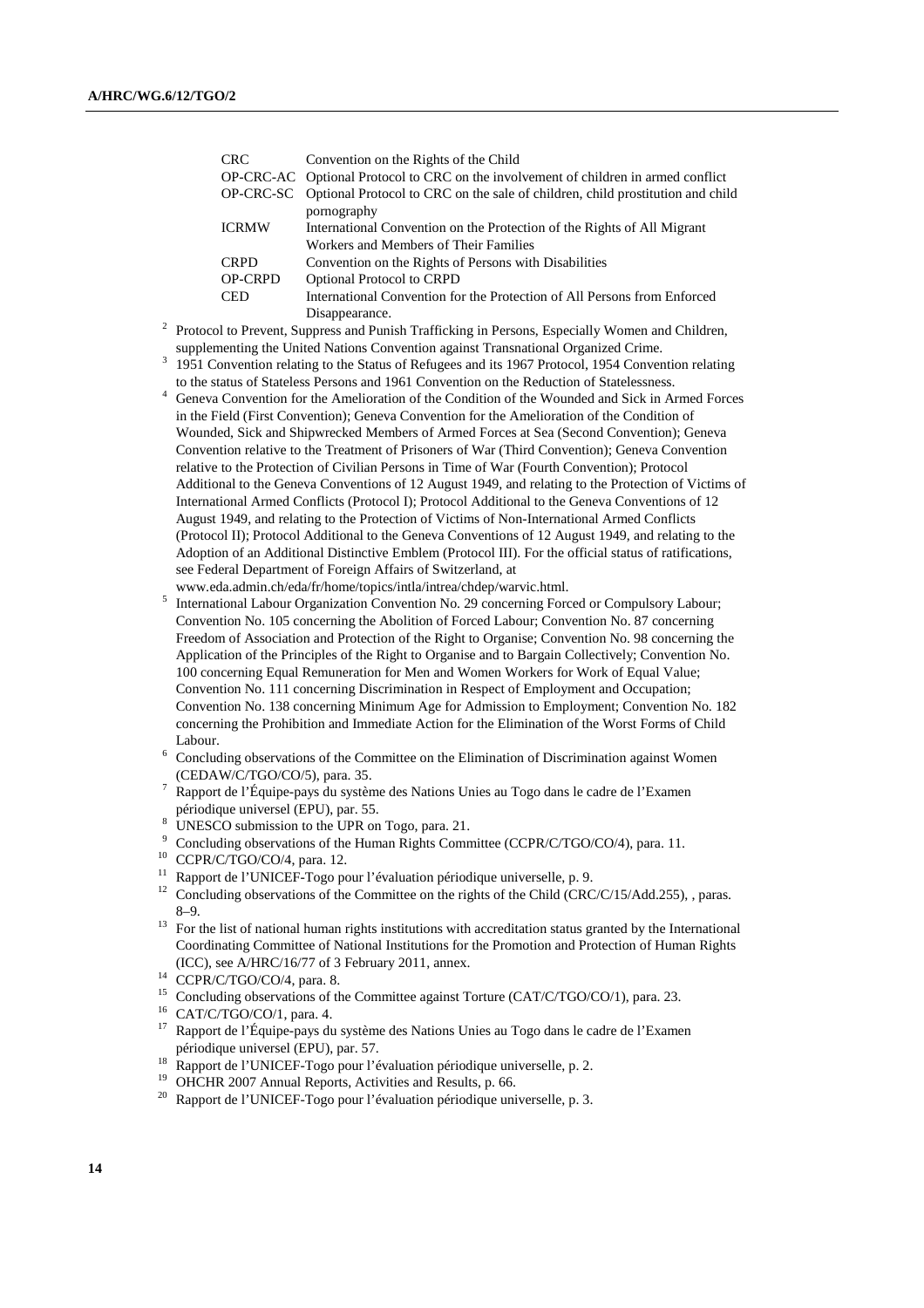$21$  The following abbreviations have been used for this document:

| <b>CERD</b>  | Committee on the Elimination of Racial Discrimination                          |
|--------------|--------------------------------------------------------------------------------|
| <b>CESCR</b> | Committee on Economic, Social and Cultural Rights                              |
| HR Committee | Human Rights Committee                                                         |
| <b>CEDAW</b> | Committee on the Elimination of Discrimination against Women                   |
| <b>CAT</b>   | Committee against Torture                                                      |
| <b>CRC</b>   | Committee on the Rights of the Child                                           |
| <b>CRPD</b>  | Committee on the Rights of Persons with Disabilities.                          |
|              | ding observations of the Committee on the Elimination of Pacial Discrimination |

- $22$  Concluding observations of the Committee on the Elimination of Racial Discrimination (CERD/C/TGO/CO/17), para. 3.
- $23$  See http://tb.ohchr.org/default.aspx?country=tg
- <sup>24</sup> .The questionnaires referred to are those reflected in an official report by a special-procedure mandate holder issued between 1 January 2007 and 1 June 2011. Responses counted for the purposes of this section are those received within the relevant deadlines, and referred to in the following documents: (a) A/HRC/6/15, para. 7; (b) A/HRC/7/6, annex; (c) A/HRC/7/8, para. 35; (d) A/HRC/8/10, para. 120, footnote 48; (e) A/62/301, paras. 27, 32, 38, 44 and 51; (f) A/HRC/10/16 and Corr.1, footnote 29; (g) A/HRC/11/6, annex; (h) A/HRC/11/8, para. 56; (i) A/HRC/11/9, para. 8, footnote 1; (j) A/HRC/12/21, para. 2, footnote 1; (k) A/HRC/12/23, para. 12; (l) A/HRC/12/31, para. 1, footnote 2; (m) A/HRC/13/22/Add.4; (n) A/HRC/13/30, para. 49; (o) A/HRC/13/42, annex I; (p) A/HRC/14/25, para. 6, footnote 1; (q) A/HRC/14/31, para. 5, footnote 2; (r) A/HRC/14/46/Add.1; (s) A/HRC/15/31/Add.1, para. 6 – for list of responding States, see http://www.ohchr.org/EN/Issues/WaterAndSanitation/SRWater/Pages/ContributionsPSP.aspx; (t) A/HRC/15/32, para. 5; (u) A/HRC/16/44/Add.3; (v) A/HRC/16/48/Add.3, para. 5 endnote 2; (w) A/HRC/16/51/ Add.4; (x) A/HRC/17/38, see annex I
- <sup>25</sup> OHCHR press release, 10 July 2006 available at: http://www.ohchr.org/FR/NewsEvents/Pages/DisplayNews.aspx?NewsID=5549&LangID=F ; OHCHR 2009 Annual Report, Activities and Results, pp. 77–79; OHCHR 2008 Annual Report, Activities and Results, p. 75; OHCHR 2007 Annual report, Activities and Results, pp. 66–67; OHCHR 2006 Annual Report, p. 42.
- <sup>26</sup> CEDAW/C/TGO/CO/5, para. 15.
- <sup>27</sup> Ibid., paras. 30–31.
- <sup>28</sup> Ibid., para. 20.
- <sup>29</sup> Rapport de l'Équipe-pays du système des Nations Unies au Togo dans le cadre de l'Examen périodique universel (EPU), par. 14.
- <sup>30</sup> CEDAW/C/TGO/CO/5, para. 5.
- <sup>31</sup> Ibid. para. 22.
- <sup>32</sup> CRC/C/15/Add.255, para. 34.,
- <sup>33</sup> CERD/C/TGO/CO/17, para. 11. <sup>34</sup>Ibid., para. 14.
- <sup>35</sup> Ibid., para. 18.
- <sup>36</sup> CCPR/C/TGO/CO/4, para. 9; CERD/C/TGO/CO/17, para. 13.
- <sup>37</sup> CERD/C/TGO/CO/17, para. 15.
- <sup>38</sup> CRC/C/15/Add.255, paras. 25–26.
- <sup>39</sup> Rapport de l'UNICEF-Togo pour l'évaluation périodique universelle, p. 7.
- <sup>40</sup> CRC/C/15/Add.255, para. 48.
- <sup>41</sup> CCPR/C/TGO/CO/4, para. 5.
- <sup>42</sup> Ibid., para. 16.
- <sup>43</sup> UNCT submission to the UPR on Togo, para. 18.
- <sup>44</sup> CAT/C/TGO/CO/1, para. 12.
- <sup>45</sup> A/HRC/7/3/Add.5, summary, p. 2.
- <sup>46</sup> CCPR/C/TGO/CO/4, para. 15; CAT/C/TGO/CO/1, para. 10.
- <sup>47</sup> CCPR/C/TGO/CO/4, para. 17. <sup>48</sup> Rapport de l'Équipe-pays du système des Nations Unies au Togo dans le cadre de l'Examen
- périodique universel (EPU), par. 17.  $CAT/C/TGO/CO/1$ , para. 19.
- <sup>50</sup> CCPR/C/TGO/CO/4, para. 18.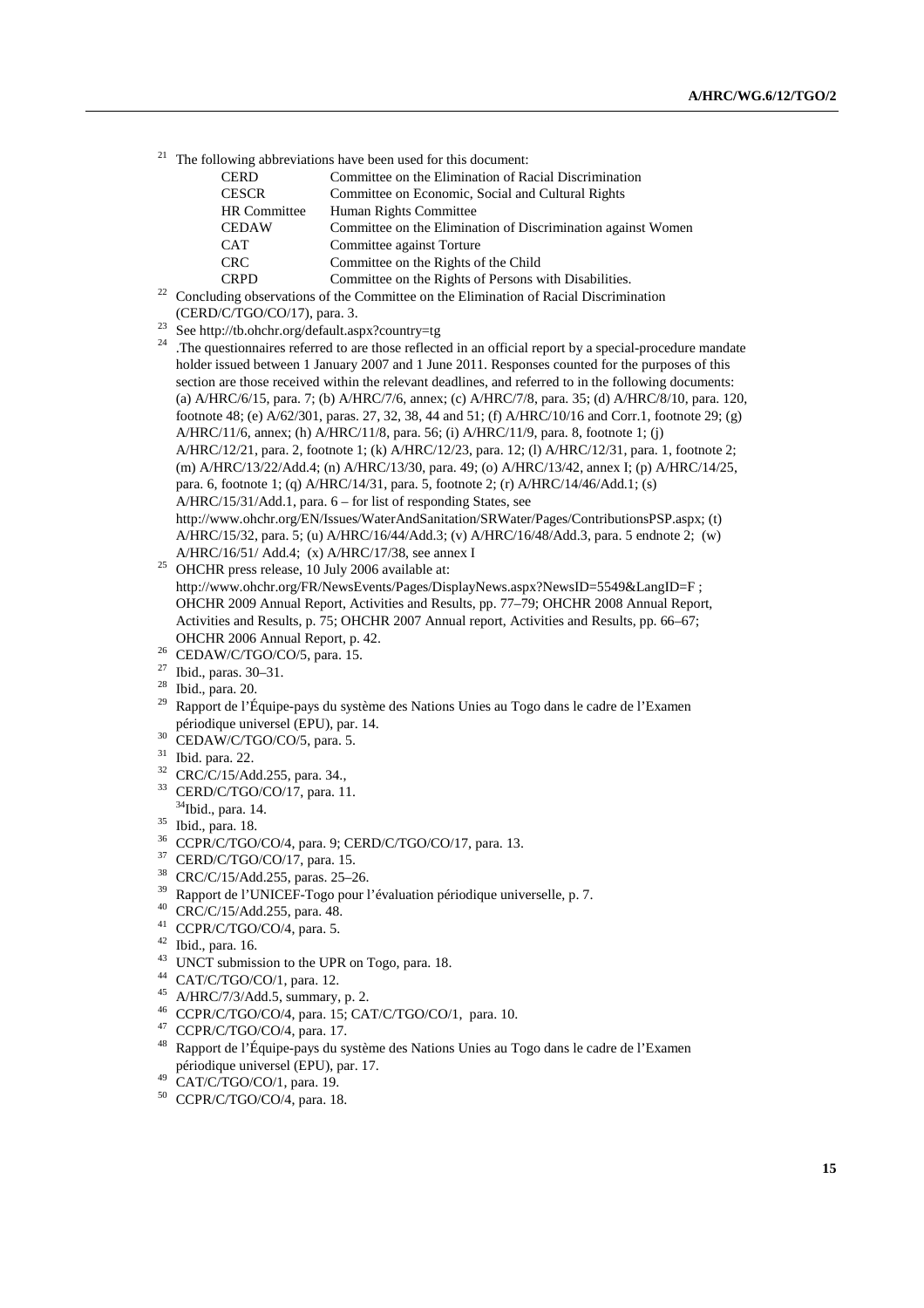- A/HRC/16/48, paras. 495–496. See also E/CN.4/2006/56 and Corr. 1.
- CRC/C/15/Add.255, paras. 30–31.
- CEDAW/C/TGO/CO/5, para. 19.
- CCPR/C/TGO/CO/4, para. 13; CAT/C/TGO/CO/1, para. 27.
- Rapport de l'Équipe-pays du système des Nations Unies au Togo dans le cadre de l'Examen périodique universel (EPU), par. 15.
- CRC/C/15/Add.255, para. 57.
- CAT/C/TGO/CO/1, para. 26.
- Rapport de l'UNICEF-Togo pour l'évaluation périodique universelle, p. 9.
- UNODC, Global Report on Trafficking in Persons, February 2009, p. 109, available at http://www.unodc.org/documents/human-trafficking/Global\_Report\_on\_TIP.pdf,.
- <sup>60</sup> ILO Committee of Experts on the Application of Conventions and Recommendations, Individual Observation concerning ILO Worst Forms of Child Labour Convention, 1999 (No. 182), 2011, Geneva, doc. No. (ILOLEX) 062011TGO182, fifth paragraph.
- CRC/C/15/Add.255, 31 March 2005, para. 73.
- Ibid., para. 46.
- Rapport de l'UNICEF-Togo pour l'évaluation périodique universelle, p. 8.
- <sup>64</sup> ILO Committee of Experts on the Application of Conventions and Recommendations, Individual Observation concerning ILO Forced Labour Convention, 1930 (No. 29), 2010, Geneva, doc. No. (ILOLEX) 062010TGO029, second to fourth paragraphs.
- Rapport de l'Équipe-pays du système des Nations Unies au Togo dans le cadre de l'Examen périodique universel (EPU), par. 42.
- CRC/C/15/Add.255, 31 March 2005, para. 65.
- Rapport de l'Équipe-pays du système des Nations Unies au Togo dans le cadre de l'Examen périodique universel (EPU), par. 22.
- CRC/C/15/Add.255, 31 March 2005, para. 39.
- Ibid., para. 68.
- OHCHR 2008 Annual Report, Activities and Results, p. 76.
- CCPR/C/TGO/CO/4, para. 10.
- Rapport de l'Équipe-pays du système des Nations Unies au Togo dans le cadre de l'Examen périodique universel (EPU), par. 67.
- Ibid., par. 23.
- CAT/C/TGO/CO/1, para. 11.
- Rapport de l'Équipe-pays du système des Nations Unies au Togo dans le cadre de l'Examen périodique universel (EPU), par. 27.
- Performance de CAT/C/TGO/CO/1, para. 12.
- Rapport de l'Équipe-pays du système des Nations Unies au Togo dans le cadre de l'Examen périodique universel (EPU), par. 28.
- CCPR/C/TGO/CO/4, para. 19.
- OHCHR 2009 Annual Report, Activities and Results, p. 77.
- CCPR/C/TGO/CO/4, para. 7.
- 81 Rapport de l'Équipe-pays du système des Nations Unies au Togo dans le cadre de l'Examen périodique universel (EPU), par. 25.
- 82 CAT/C/TGO/CO/1, para. 22.
- Ibid., para. 24.
- Ibid., para. 25.
- Ibid., para. 20.
- Ibid., para. 21.
- $R^87$  CRC/C/15/Add.255, para. 74.
- Rapport de l'Équipe-pays du système des Nations Unies au Togo dans le cadre de l'Examen périodique universel (EPU), par. 20.
- Ibid., para. 26.
- <sup>90</sup> CCPR/C/TGO/CO/4, para. 14.
- CRC/C/15/Add.255, para. 43.
- <sup>92</sup> OHCHR 2007 Annual Report, Activities and Results, p. 66.
- 93 CCPR/C/TGO/CO/4, para. 20.